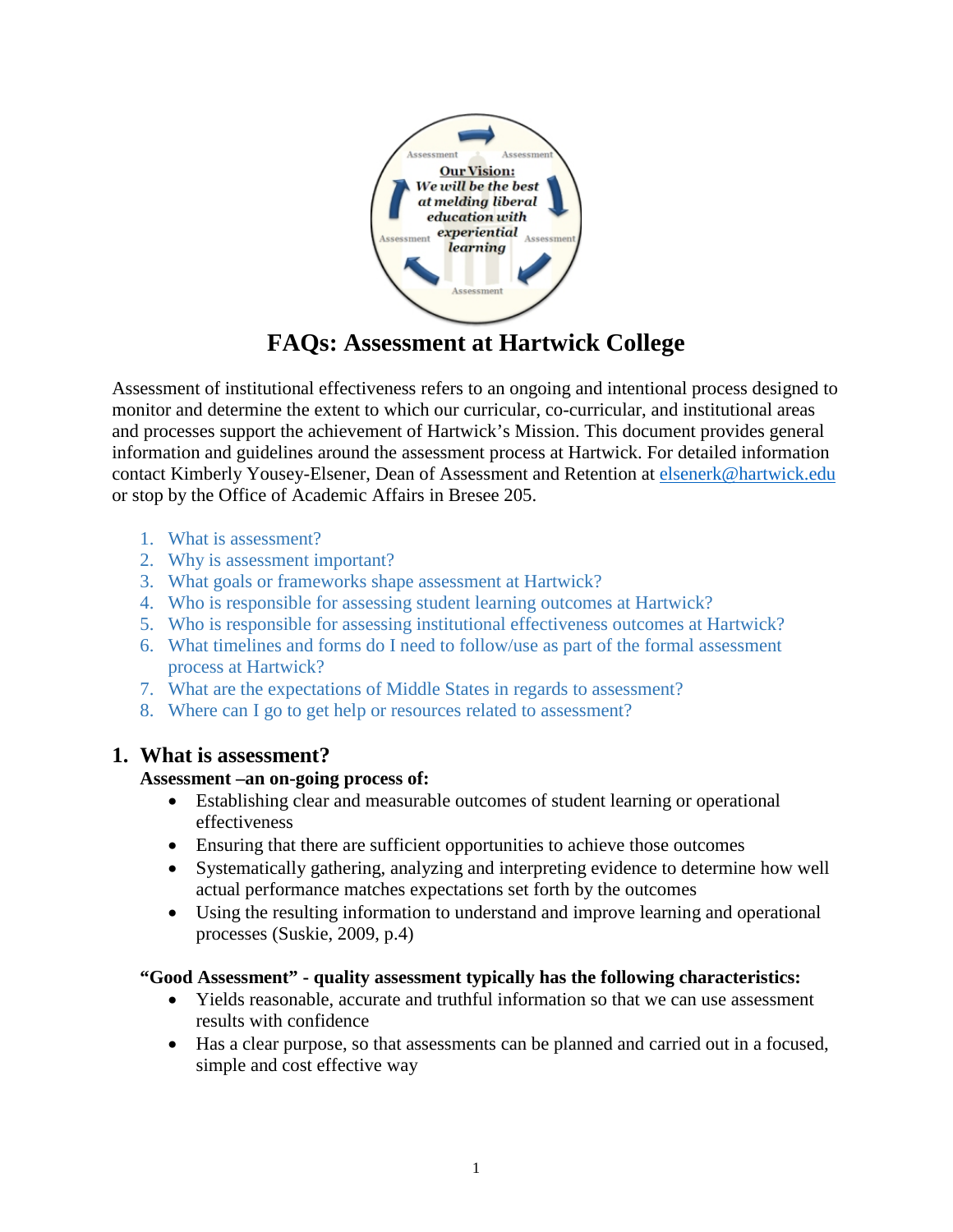- <span id="page-1-0"></span>• Engages faculty and staff to ask important questions so that results become an important part of decision making
- Flows from clear and focused goals so that results provide useful information that departments and institutions care about (Suskie, 2009, p.37)

**Student Learning Assessment** - an ongoing systematic process designed by an institution to monitor and improve student learning. It is designed to answer the question: "What will students know, do or feel differently after this experience?" In this process, educators explicitly define what it is they expect students to learn (referred to as learning outcomes); connect those learning outcomes to the learning experience(s) offered; collect data to demonstrate to what extent the learning experience matches the desired outcomes; and uses the information to make appropriate modifications in the learning experience (referred to as the feed-back loop).

**Institutional Assessment or Institutional Effectiveness -** an ongoing systematic process designed by an institution to monitor and improve the quality of the student experience. In this process, departments and programs set goals and gather information that ensures they are meeting stakeholder needs; keeping promises made by the institution's mission and goals; deploying resources effectively, prudently and efficiently (aka being good stewards of resources); serving the public good and/or demonstrating the quality of their work.

# **2. Why is assessment important?**

The two primary reasons we engage in assessment is to answer the question "Are we meeting our goals?" and "What are our students learning and how well are they learning it?" The results of assessment provide the data to support a wide variety of institutional, curricular and programmatic needs. For example, assessment data can be used to demonstrate program quality or support requests for needed resources or support. In addition, assessment offers faculty an opportunity to be more reflective about the teaching and learning process. Used in a systematic way, feedback from assessment can help faculty make decisions to improve student learning.

# **3. What goals shape assessment at Hartwick?**

Goals are general statements about what we need to accomplish to meet our mission or serve our purpose. Goals typically are more broad and longer-term than an outcome. They are often used to help connect outcomes to a larger idea at an institution. There are two frameworks at Hartwick that set goals for the institution, the *Organizing Principle and Strategic Framework* and the *General Education Student Learning Outcomes*. All assessment outcomes at Hartwick should be connected with one or both of these Frameworks.

• **Organizing Principle and Strategic Framework**

[\(http://www.hartwick.edu/organizingprinciple\)](http://www.hartwick.edu/organizingprinciple)

- o Improve Student Experience and Satisfaction
- o Maximize the Academic Program
- o Expand Our Financial Base
- o Improve the College's Image and Reputation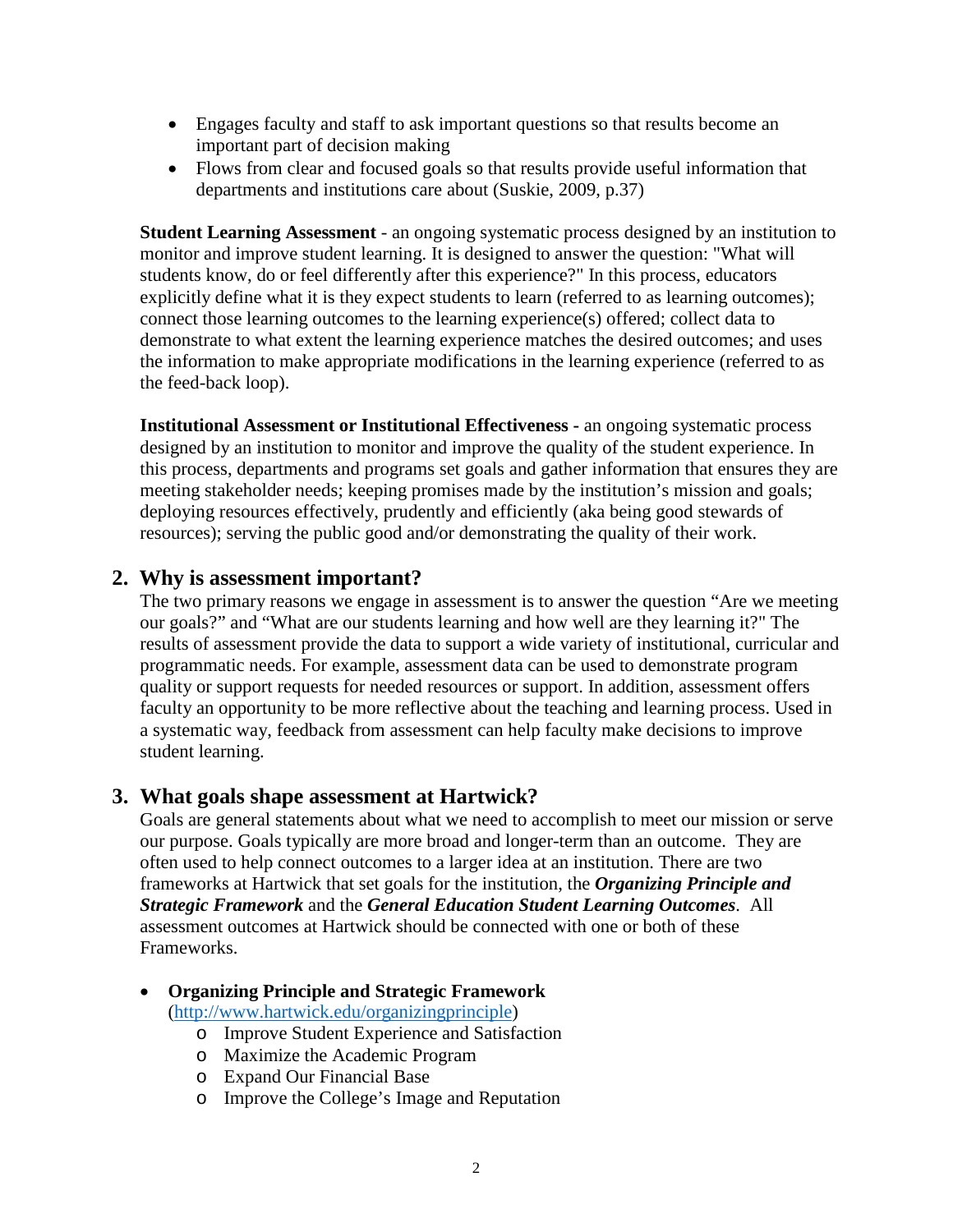- <span id="page-2-0"></span>o Maximize Employee Performance
- o Maximize College Governance
- o Maximize Financial Performance
- **Hartwick College General Education Student Learning Outcomes**: Our Commitment to the Liberal Arts in Practice. Through their education both within and outside the major, Hartwick graduates will be able to:
	- o Communicate effectively in written English
	- o Communication effectively in spoken English
	- o Communicate in one non-native language
	- o Express relationships in formal logical or mathematical language and interpret relationships so expressed
	- o Identify and evaluate the consequences of individual and collective values, beliefs, ideas and actions
	- o Develop, test and evaluate hypotheses using appropriate information and methods
	- o Produce interpretive or problem-solving creative work
	- o Apply knowledge through practical experience

#### **4. Who is responsible for assessing student learning outcomes at Hartwick?**

- Ultimate responsibility for student learning assessment rests with the faculty. For general education learning assessment, the Faculty at large has elected representatives to the Faculty Council and the Committee on Assessment of General Education to provide them with support, guidance, and recommendations in the assessment of student learning. The Faculty Council is ultimately in charge of overseeing the Student Learning Assessment Initiative.
- The Committee on Assessment of General Education (CAGE) [\(http://www.hartwick.edu/academics/student-services/academic-affairs/assessment/cage](http://www.hartwick.edu/academics/student-services/academic-affairs/assessment/cage-membership/)[membership/\)](http://www.hartwick.edu/academics/student-services/academic-affairs/assessment/cage-membership/) is responsible for development and oversight of the General Education Assessment Plan to assess student learning. CAGE reports results and recommendations for curriculum change to Faculty Council.
- Individual departments and faculty are also responsible for departmental and classroom assessment. Each academic department currently submits a departmental assessment plan and annual assessment report to the Office of Academic Affairs. Classroom assessment is expected; however, how this is achieved is up to the individual faculty member.
- In addition, various offices and units within Academic Affairs and Student Affairs are responsible for assessing out-of-classroom learning through their annual assessment process.

# **5. [Who is responsible for assessing institutional effectiveness outcomes at](#page-3-0)  Hartwick?**

Ultimate responsibility for Institutional Effectiveness lies with the President and the Board. However, each non-academic unit at Hartwick is responsible for planning and carrying out assessment efforts that are intended to monitor and improve the quality of the student experience, stewardship of resources and/or meeting Hartwick's Mission. The Office of the